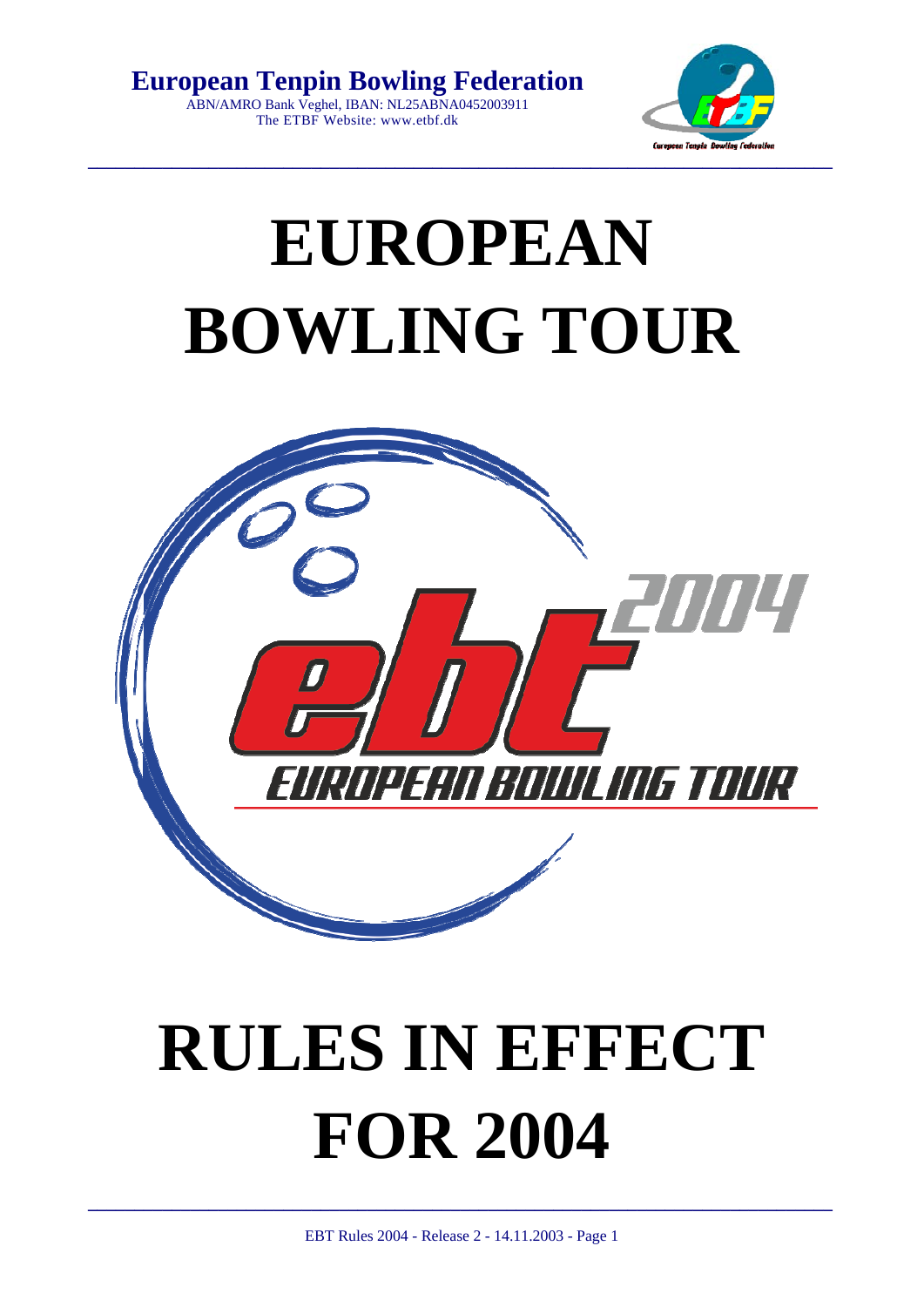

### **European Bowling Tour Rules**

#### **1 Purpose**

- 1.1 World Ranking System (WRS) is a World wide ranking system for tenpin bowling effective as of 1 January 2000.
- 1.2 The purpose of WRS is to attract top players, sponsors, television companies and other media to important tournaments and to improve the quality and the strength of tenpin bowling by conducting a World Ranking Masters once a year.
- 1.3 By publishing up to date ranking lists for both women and men WRS ensures that media all over the world continuously are familiar with the actual top names in tenpin bowling.

#### **2 WRS sub-systems**

- 2.1 The World Ranking System is divided in three different sub-systems, one for each of the three zones (American Zone, Asian Bowling Federation and European Tenpin Bowling Federation).
- 2.2 Both the WRS calendar period and the calendar period for each of the sub-systems are identical to the calendar year.
- 2.3 These Rules cover except Article 14 the WRS sub-system in Europe, named the European Bowling Tour (EBT).

#### **3 Ownership and commitments**

- 3.1 The WRS is owned by the World Tenpin Bowling Association (WTBA).
- 3.2 The EBT is owned by the European Tenpin Bowling Federation (ETBF).
- 3.3 Tournaments which are included in the EBT are owned by the organiser of each tournament.
- 3.4 EBT Tournaments are governed by the WTBA Playing Rules and the ETBF Rules Chapter 5, Rules for ETBF Approved International Tournaments.
- 3.5 To be eligible to participate in EBT Tournaments, players must be registered as member of a WTBA member federation.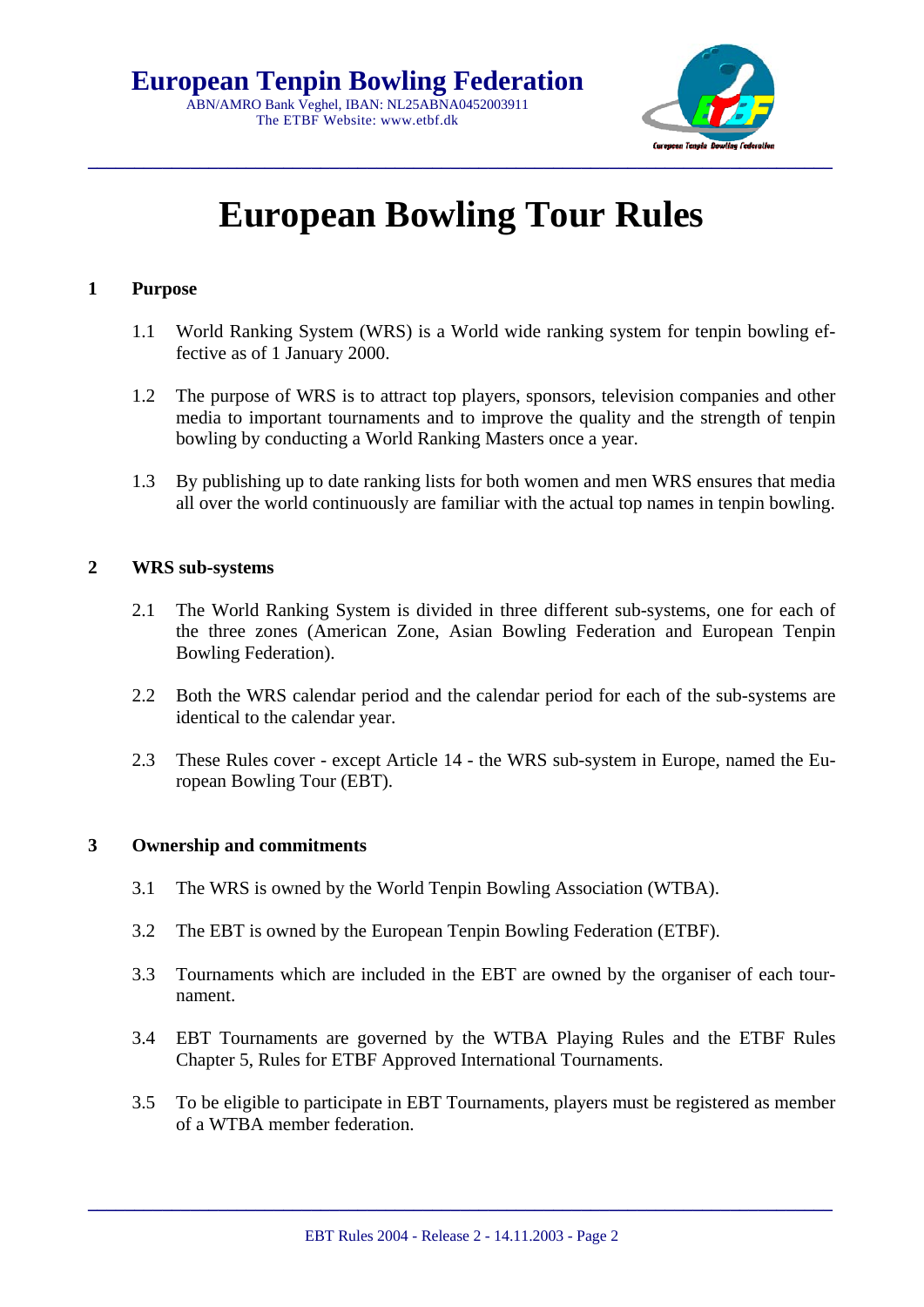

#### **4 Administration and responsibilities**

- 4.1 The ETBF Presidium has the overall responsibility for the EBT.
- 4.2 The EBT is operated either by a member of the ETBF Presidium or by an administrator appointed by the ETBF Presidium.
- 4.3 The EBT Rules are maintained by and can be changed by the ETBF Presidium.

#### **5 Definition of EBT Tournaments**

- 5.1 EBT Tournaments are tournaments open to all eligible players provided the tournament includes at least one individual event.
- 5.2 The World Championships and the European Championships, in which individuals are the ultimate champions, may be included in the EBT.
- 5.3 Tournaments with team events, youth tournaments, regional championships, invitational tournaments, and tournaments with other limitations (such as age, geographical) can not be accepted as EBT Tournaments.

#### **6 Tournaments in the EBT**

- 6.1 Only tournaments sanctioned by the national federation and ETBF, as specified in the ETBF Rules Chapter 5, Rules for ETBF Approved International Tournaments, can be accepted in the EBT.
- 6.2 Tournaments accepted in the EBT are named "EBT Tournaments".
- 6.3 A number of 10-20 tournaments per year will be adopted in the EBT depending on the way they are spread over the calendar year and the number of tournaments including both women and men (either in separate divisions or in combined divisions).

#### **7 Criteria for selecting EBT Tournaments**

- 7.1 EBT Tournaments are, with the exception of World Championships and European Championships, open for all registered individuals of WTBA member federations.
- 7.2 An EBT Tournament must include at least one of the following events:
	- An individual women division and/or
	- An individual men division or
	- A combined individual women and men division.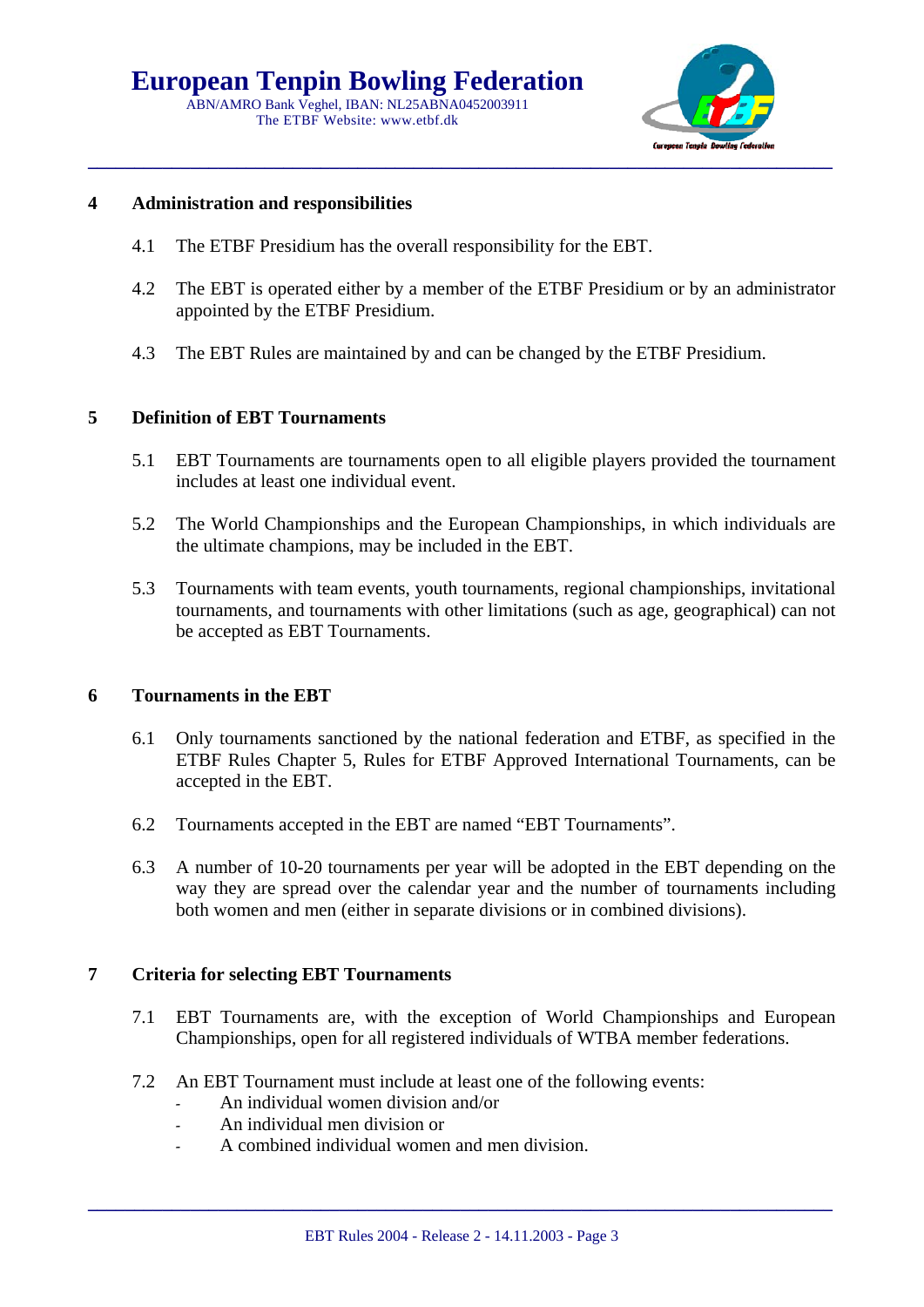

- 7.3 The following criteria will be used by the ETBF Presidium when selecting EBT Tournaments:
	- Written preliminary TV-transmission contract
	- Stepladder final or finals included in the tournament format
	- The magnitude of the total sum of prize money
	- Previous EBT status
	- Previous observance of the EBT Rules
	- The distribution of tournaments over the calendar year
	- Distribution of tournaments geographically
- 7.4 If the ETBF Presidium has to choose between two tournaments, where the conditions seem equal or close to equal and a stepladder final is included in one of the tournaments only, the tournament with the stepladder final - with regard to the possibilities of TVtransmissions - will be selected.

#### **8 Procedure for the selection of EBT Tournaments**

- 8.1 The tournaments in the EBT will be selected once per year in accordance with the procedure as specified in 8.2 - 8.7.
- 8.2 Potential EBT Tournaments are always proposed by the ETBF member federations, not by the tournament hosts. On special occasions the ETBF Presidium may ask an ETBF member federation to propose one or more of their tournaments to be adopted in the EBT in the coming calendar year.
- 8.3 Latest 1 July the ETBF member federations will receive information about the next selection of EBT Tournaments, relevant forms and accompanying letter to potential organisers of EBT Tournaments the coming calendar year.
- 8.4 Latest 15 August the ETBF member federations must submit their applications for EBT Tournaments the coming calendar year to the ETBF Presidium.
- 8.5 The selection of EBT Tournaments for the coming calendar year will be done by the ETBF Presidium in the beginning of September.
- 8.6 Latest 1 September the ETBF member federations, which have submitted applications, will receive answers whether or not one or more of their tournaments are accepted in the EBT in the coming calendar year.
- 8.7 Latest 1 September the calendar of the EBT for the coming calendar year will be available at the ETBF Website.
- 8.8 When adopted in the EBT it is not possible to change the date of the last day of the tournament. If the tournament anyway wants to change the date of the last day, the tournament will be removed from the EBT.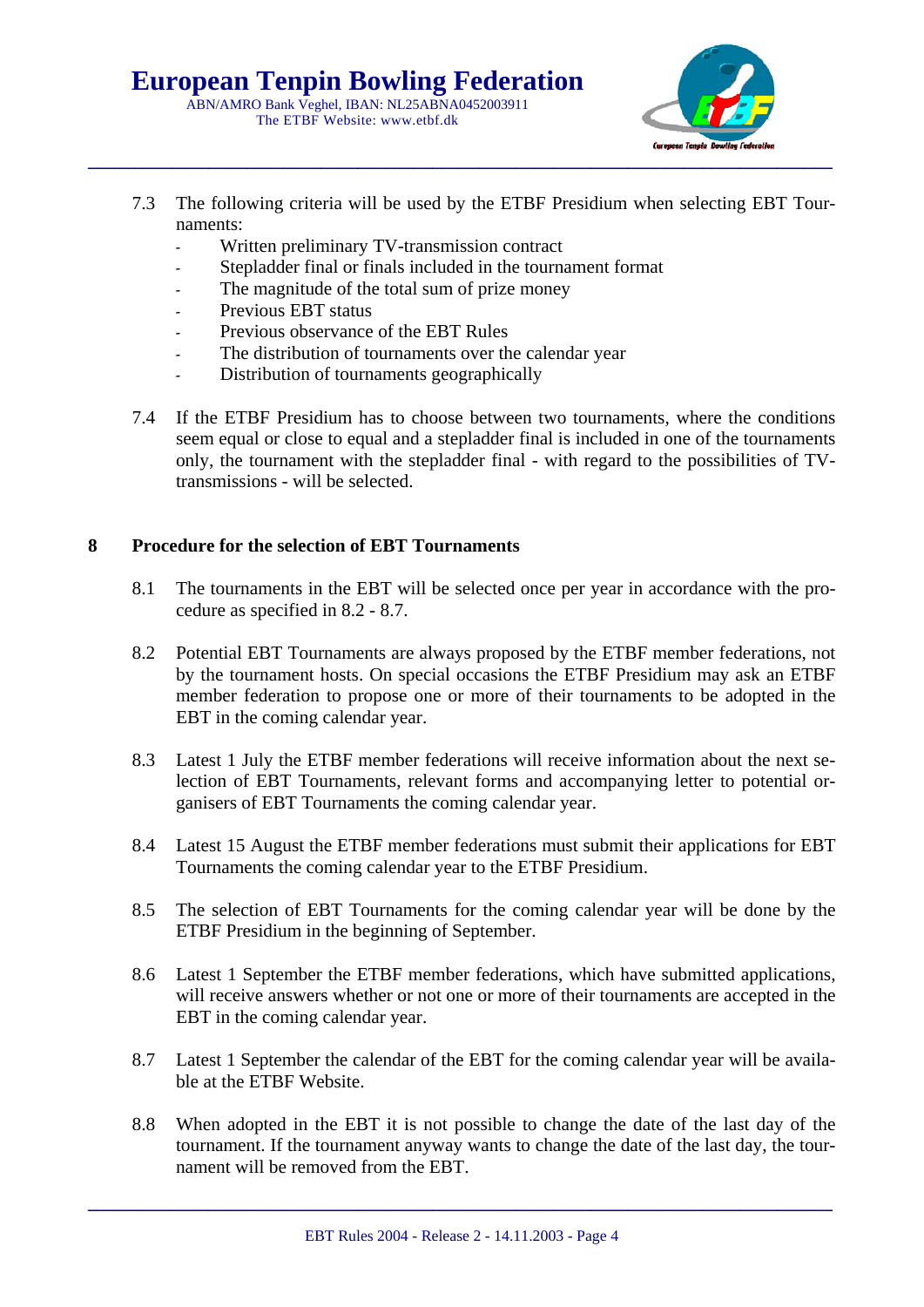### **European Tenpin Bowling Federation**

ABN/AMRO Bank Veghel, IBAN: NL25ABNA0452003911 The ETBF Website: www.etbf.dk



#### **9 EBT Fee**

- 9.1 The fee for an EBT Tournament is  $\epsilon$ 9.00 per participant.
- 9.2 The EBT Tournament fee will be charged to the tournament organiser by the ETBF member federation and afterwards transferred to the account of the ETBF.
- 9.3 The EBT Tournament fee will be administered by the ETBF President.
- 9.4 The EBT fee will be used per year as follows
	- To pay the fee of the ETBF to the World Ranking Masters
	- To cover the administration expenses of the EBT
	- To pay a prize for the first ranked female and the first ranked male player at the end of a ranking year (see Article 12)
	- To (partially) pay the expenses of the European players participating in the World Ranking Masters, if possible.

#### **10 Ranking Points in EBT Tournament**

- 10.1 EBT points will be awarded to players who are member of one of the ETBF member federations. Players without a membership of at least one of the ETBF member federations can not earn points in an EBT Tournament.
- 10.2 EBT points will be awarded to both women and men regardless of tournament divisions (individual or combined).
- 10.3 If there is a combined division for women and men, the women and men will be awarded points in relation to their final position relative to the other players of the same sex.
- 10.4 If one or more players without membership of one of the ETBF member federations are ranked in top 32, players with membership of ETBF member federations will be awarded points related to their final position relative to the other players with membership of ETBF member federations.
- 10.5 Ranking is decided based on all games played, i.e. in the following order
	- Position after stepladder finals
	- Position after eventual semi- and quarterfinals etc.
	- Position after qualifying games, if necessary.
- 10.6 Ranking points will be awarded to the 32 top players of each sex as follows

| No. 1 | 30 points |
|-------|-----------|
| No. 2 | 21 points |
|       |           |

No. 3 18 points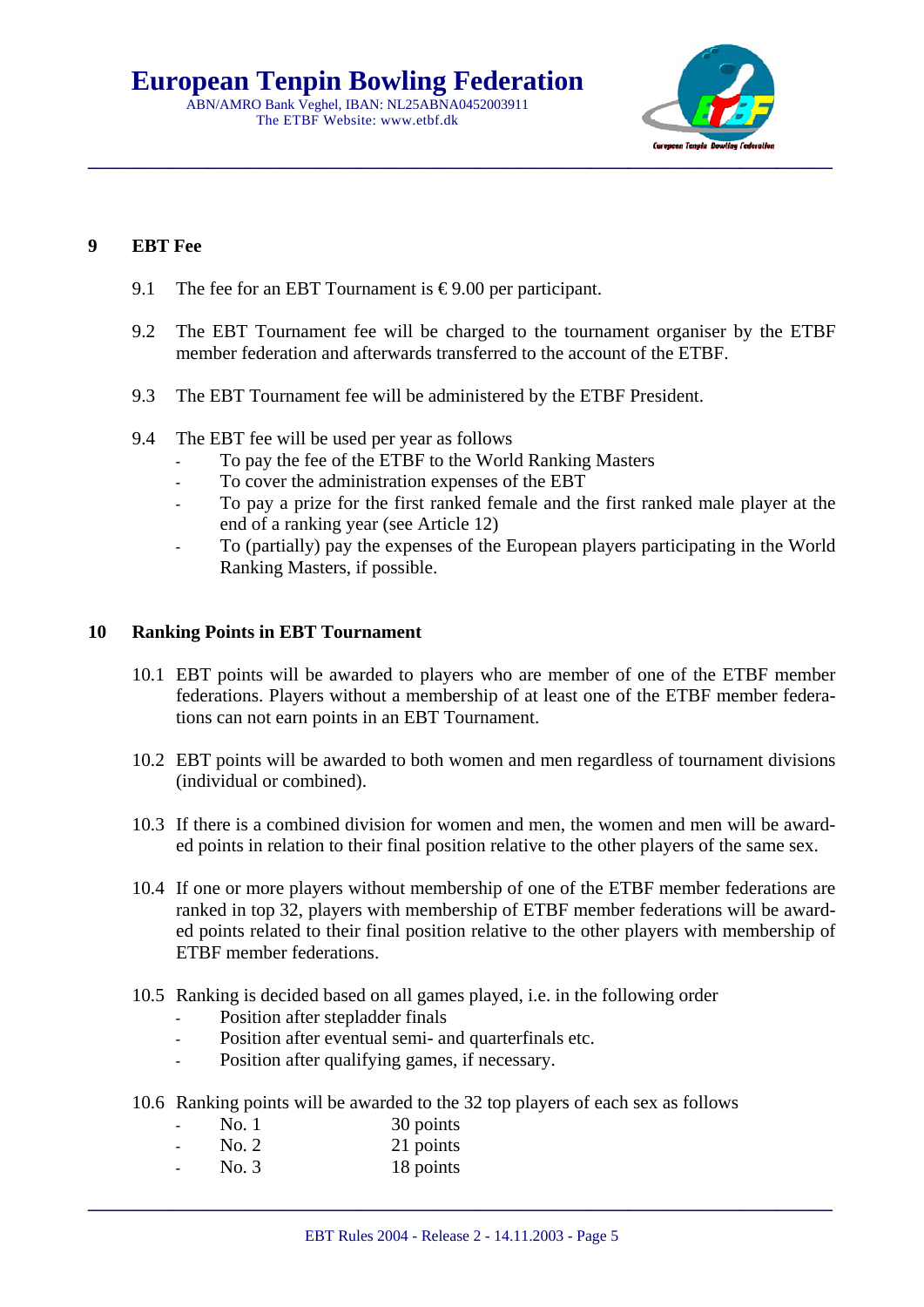**European Tenpin Bowling Federation** 

ABN/AMRO Bank Veghel, IBAN: NL25ABNA0452003911 The ETBF Website: www.etbf.dk



| No. 4       | 15 points |
|-------------|-----------|
| No. 5       | 12 points |
| No. $6$     | 10 points |
| $No. 7 - 9$ | 6 points  |
| No. 10-12   | 5 points  |
| No. 13-17   | 4 points  |
| No. 18-22   | 3 points  |
| No. 23-27   | 2 points  |
| No. 28-32   | 1 point   |
|             |           |

- 10.7 In case of a tie for the EBT top 8 standing the player with the higher position is the one
	- a) with the highest number of played EBT Tournaments in the current EBT calendar period
	- b) with the highest average (presented with two digits) of all played EBT Tournament games in the current EBT calendar period.
	- c) with the highest positions (based on a total in placements) in the same tournament(s) as the other player(s) with the same number of ranking points in the current EBT calendar period.

#### **11 EBT standings**

- 11.1 The same day of the completion of an EBT Tournament the organiser must submit the names of the players and the awarded points in an Excel-document attached to an e-mail addressed to the EBT administrator and with a copy to the national federation. It is not allowed to send the information by other means.
- 11.2 Reports of results of an EBT Tournament to the EBT administrator must include the full name of the player (in the format of family name followed by the given name), name of the country of the player and the points awarded.
- 11.3 The EBT administrator will update the EBT standings based on the information received from the tournament organiser.
- 11.4 As soon as possible after the conclusion of the changed EBT standings they will be published on the ETBF Website.

#### **12 Prize money**

- 12.1 The prize money for the EBT 2004 will for each sex be distributed as follows
	- a) No.  $1 \le 2.500$
	- b) No.  $2 \text{ } \in 1.500$
	- c) No.  $3 \text{ } \in 1,000$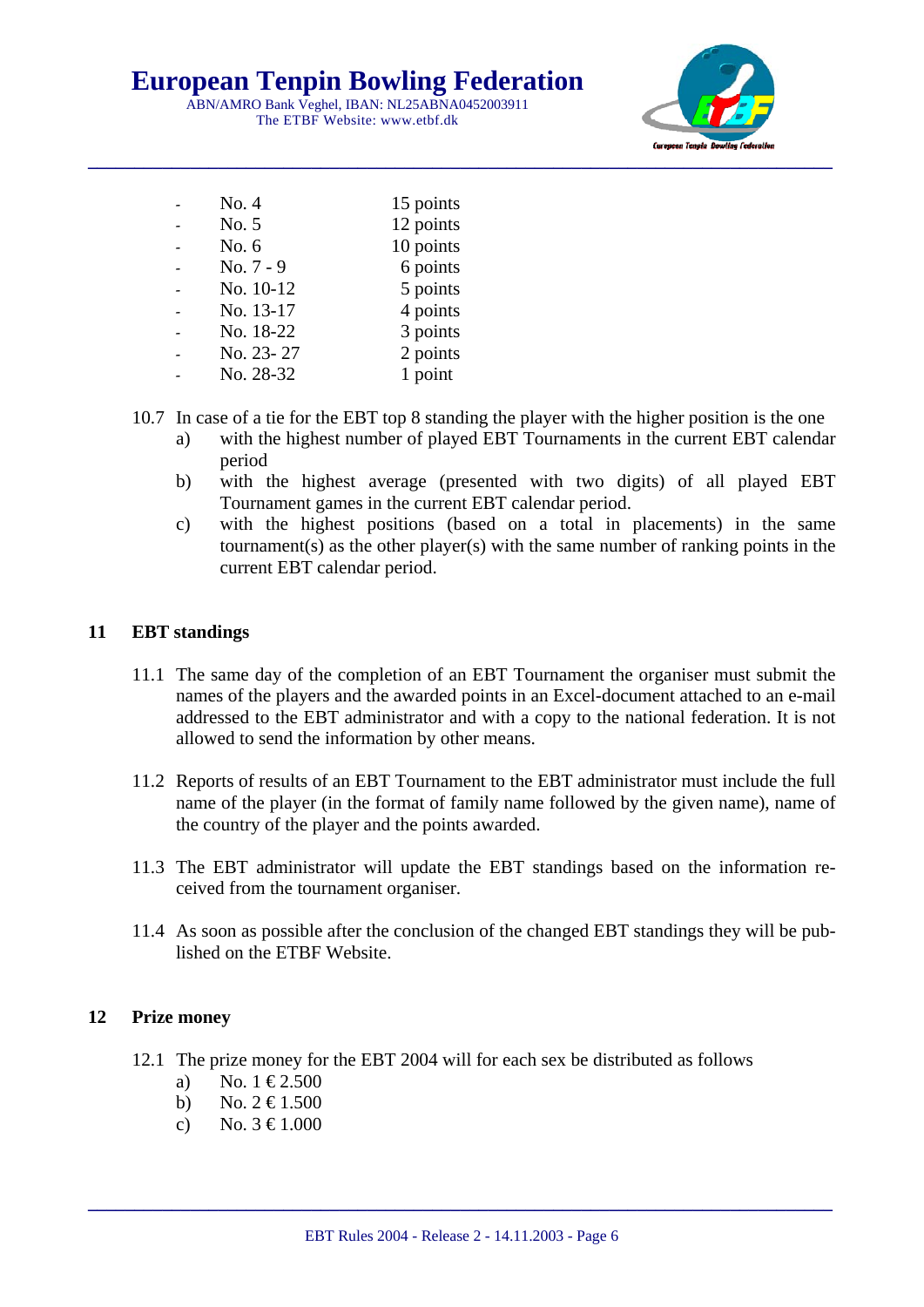

- 12.2 In case of tie between two or more players at a prize position the prize money will be split between players with the same points.
- 12.3 Prize money in each of the tour stops is decided by each tournament organizer as announced in tournament posters, Websites and other tournament information.
- 12.4 Prize money for the World Ranking Masters will be decided by the WTBA Presidium.

#### **13 Number of players per pair of lanes and lane movements**

- 13.1 All EBT Tournaments must follow the rules for the number of players per pair of lanes and lane movements.
- 13.2 It is the obligation of each tournament organizer to decide the number of players per pair of lanes in each qualifying squad.
- 13.3 The number of players per pair of lanes may vary from one to another qualifying squad. However, within the same squad no variation is permitted.
- 13.4 All players in a qualifying squad must change the pair of lanes either after each game or after each second game.
- 13.5 Players who have already played on one pair of lanes may not return to the same pair of lanes in the same qualifying squad. However, this may be permitted when lane pairs are changed after each game and the number of lane pairs in the bowling centre is less than the number of games of the qualifying squad.
- 13.6 It is the obligation of each tournament organizer to decide whether all players are moving to the right pair of lanes, whether the players at the left lane are moving left and the players at the right lane are moving right or the players are moving more than one pair of lanes left, right or all in the same direction.
- 13.7 Once decided the same method of lane movement must be in effect in all qualifying squads.
- 13.8 It's the obligation of the organizer in posters and at their Websites to announce the number of possible players per pair of lanes in qualifying squads, whether the number of players per pair of lanes might differ from squad to squad and to announce the methods of lane movements.

#### **14 World Ranking Masters**

14.1 The World Ranking Masters will be organised once a year during the first half year.